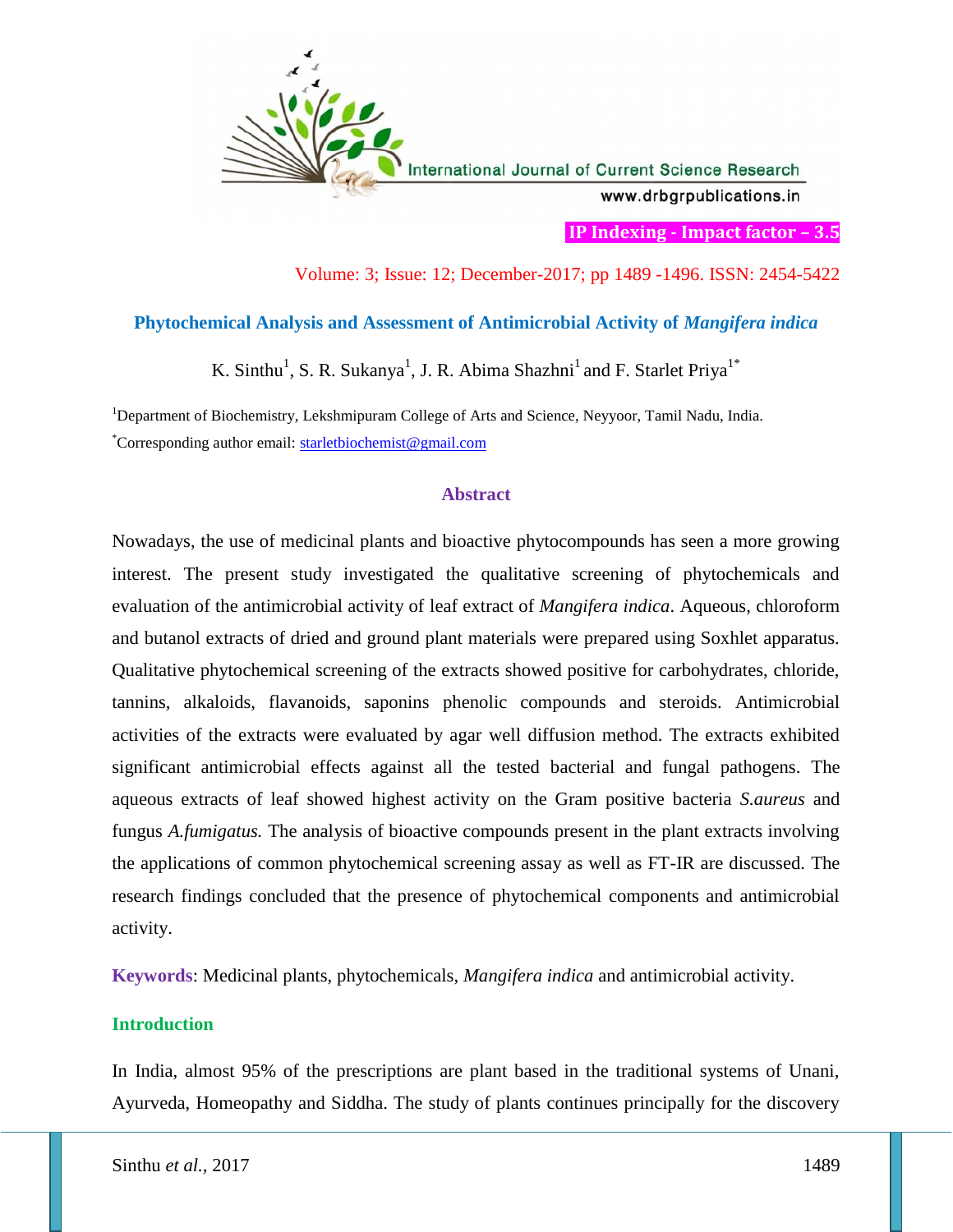of novel secondary metabolites. The leaves have been reported to contain saponins, glycosides, unsaturated sterols, polyphenols, euxanthin acid, mangiferine and tannins etc. The leaf extracts are used as antiseptics in the treatment of various infections in humans and animals has been reported. Phytochemical screening is very important in identifying a new sources of therapeutically and industrially important compounds like alkaloids, flavonoids phenolic compounds, saponins, steroids, tannins, terpenoids etc. The medicinal plants are used as herbal remedies to prevent and cure several diseases which differs from community to community (Kubmarawa *et al*., 2007). Mango (*Mangifera indica L*.) is one amoung the most important tropical plants in the world (Severi *et al.*, 2009). It mostly found in the tropical and subtropical areas and its parts are mostly used in folk medicine for a wide variety of remedies (Garrido *et al*., 2004). The presence of phytoconstituents in the leaf extracts may be responsible for the antibacterial activity of the plant. It has been documented that different solvents have diverse solubility capacities for different phytoconstituents (Manjorie *et al.,* 1999). It has recently been reported that extract of Mangifera indica leaf inhibited lipid peroxidation (Badmus *et al*., 2011), exerted antifungal activity (Kanwal *et al*., 2010), and exhibited antiulcerogenic action (Severi et al.,2009). In our present study, we assessed the phytochemical components and anti-microbial effect of the leaf extract.

#### **Materials and Methods**

#### **Plant sample**

The *Magnifera indica* leaves were collected from Marthandam, Kanyakumari District, Tamil Nadu, India. The leaf of the plant used for this study was rinsed severally with clean tap water and shade dried in a dark place at room temperature for few days. The dried plant parts were cut into small pieces ground in electric chopper to get fine powder for further use.

## **Preparation of extracts**

The powdered leaves were subjected to soxhlet extraction using aqueous, acetone, dimethyl sulfoxide, chloroform and ethanol. Each 5 g of powder of plant material was filled separately in the thimble and extracted successively with 60 ml of solvents using a soxhlet extractor for 3 h. After solvent evaporation, the solvent extract was weighed and stored at room temperature for further use.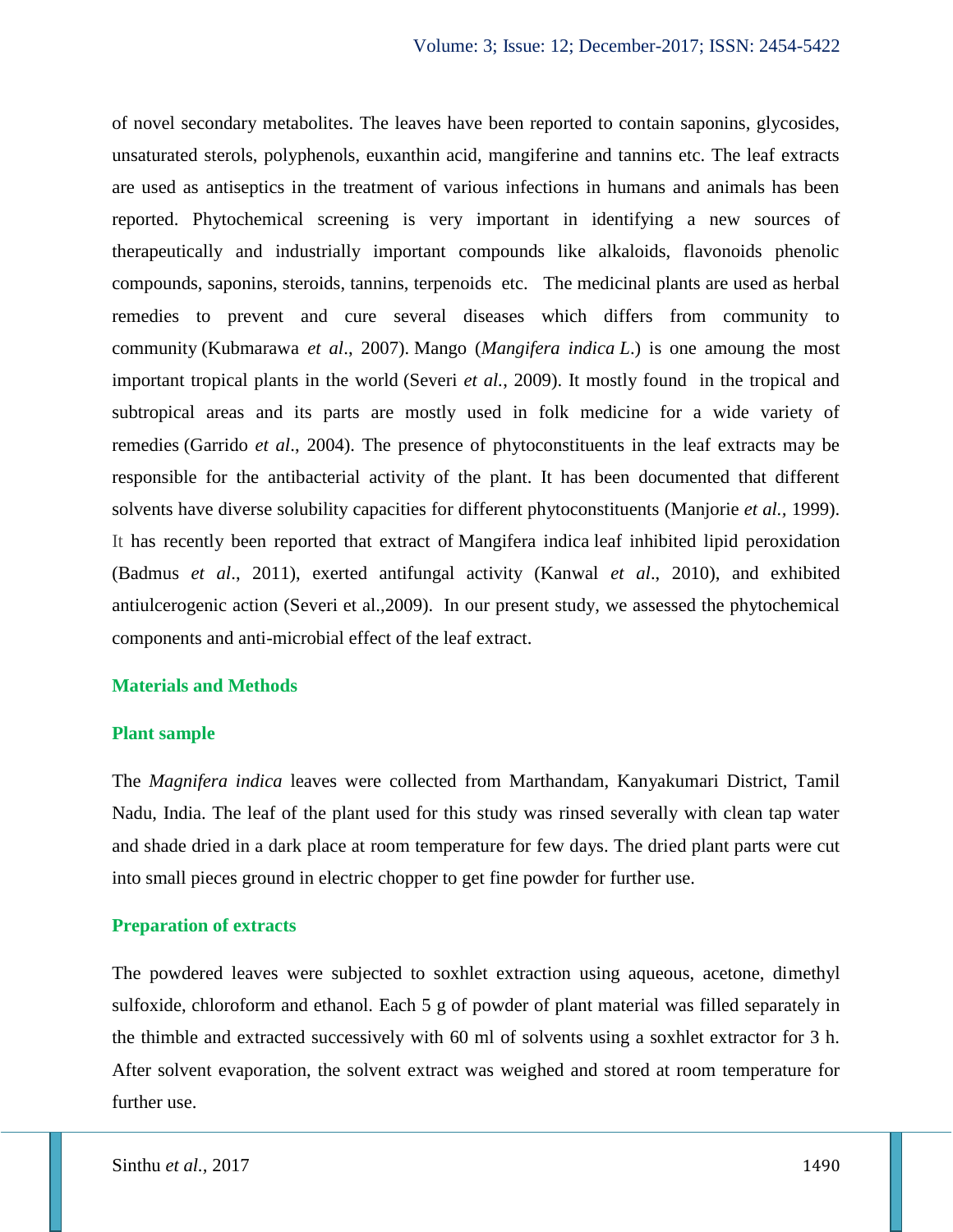### **Qualitative analysis of phytochemical constituents**

All the extracts were subjected to systematic phytochemical screening for testing the presence of various phytochemical constituents by the method followed by standard protocols (Harborne, 1973). Phytochemical test includes carbohydrates, amino acids, proteins, vitamin C, chloride, tannin, alkaloids, flavonoids, phlobatannins, steroids, phenols and saponins.

#### **Antimicrobial activity of plant extracts**

Antimicrobial activities of the plant extracts were determined by well diffusion method (Anushia, 2010). Four bacterial pathogens such as *E. coli, K. Pneumonia, Bacillus subtilis,* and *Staphyloccocus aureus* and three fungal pathogens such as *Aspergilus niger, Aspergillus fumigatus* and *Penicillium* sp. were used for this investigation. The bacterial strains were inoculated into Nutrient broth and incubated at 37°C for 24 h. After the incubation period, the culture were compared with the standard. Fungal inoculums were prepared by suspending the spores of fungus (as previously cultured) in saline water mixed thoroughly, made turbidity standard and used.

Fresh bacterial culture of 0.1 ml was spread on Muller Hinton agar plates using sterile cotton swabs. The fungal strains were spread on Potato dextrose agar. Wells of 6 mm diameter were punched off with sterile cork borer and loaded with 50 μl of plant extracts using micro pipette under aseptic condition. The plates were kept in refrigerator to allow diffusion of extract for 30 min and then incubated at 37°C for 24 hr. The antimicrobial activity was evaluated by measuring the zone of inhibition.

### **Thin Layer Chromatography**

The slurry of silica gel G prepared with glass distilled water in the ratio 1:2 (w/v) was poured on glass slide with a layer of silica gel in 500 µm thickness. The coated plates were activated at 80 $^{\circ}$ C for 3 hours. In this study, n-Butanol, Acetic acid and methanol (2:2:1) was used as solvent. The concentrated plant extract of 0.5 mg was loaded on the TLC plates just above 2 cm from the bottom using a capillary tube. The plates were reserved in a developing jar containing the solvent mixture. The plates were removed and allowed at room temperature for 30 minutes and results were observed by UV radiation.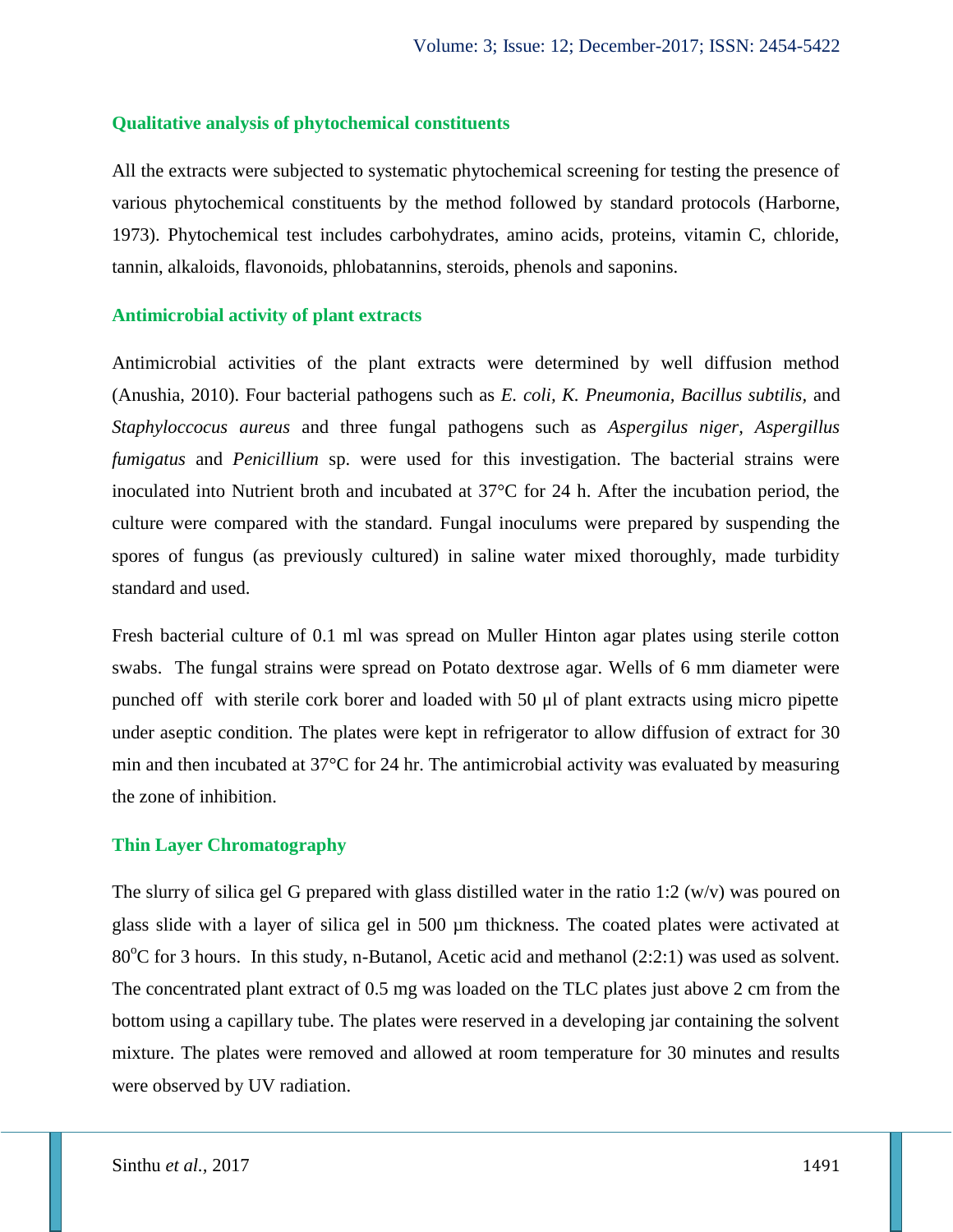### **Analysis of plant extracts by Infrared Spectrophotometer (FT-IR)**

ATR model FT-IR Spectrophotometer (Bruker Co., Germany) was used for the analysis of the of leaves extract of *Magnifera indica.* The spectrum (400-4000nm) was recorded using Attenuated Total Reflectance (ATR) technique beach measurement.

## **Results**

### **Qualitative analysis phytochemical constituents**

The leaves extract of *Magnifera indica* has been analyzed for their phytochemical constituents. In the leaf material, aqueous extract showed positive results for amino acid, chloride, tannins, alkaloids, flavonoids, Phlobatannins, steroids, phenolic compounds and saponins; Butanol extract showed positive results only for chloride, tannins and phenolic compounds; chloroform extract showed positive results for carbohydrate, tannins, phenolic compounds and saponins (Table 1).

| Sl.            | <b>Chemical</b> | Leaf extracts |            |                |
|----------------|-----------------|---------------|------------|----------------|
| No.            | constituents    | Aqueous       | Chloroform | <b>Butanol</b> |
| 1              | Carbohydrates   | $+$           | $+$        |                |
| $\overline{2}$ | Protein         |               |            |                |
| 3              | Amino acid      | $^{+}$        |            |                |
| 4              | Vitamin C       | $^{+}$        |            |                |
| 5              | Chloride        |               |            | $^{+}$         |
| 6              | <b>Tannins</b>  | $+$           | $^{+}$     | $^{+}$         |
| 7              | Alkaloids       | $+$           |            |                |
| 8              | Flavonoids      | $^{+}$        |            |                |
| 9              | Phlobatannins   | $^{+}$        |            |                |
| 10             | Steroids        | $+$           |            |                |
| 11             | Phenolic        | $^{+}$        | $^{+}$     | $^{+}$         |
|                | compounds       |               |            |                |
| 12             | Saponins        | $^+$          | $^+$       |                |

### **Table 1: Qualitative analysis of phytochemical constituents**

'+' presence of compound; '-'absence of compound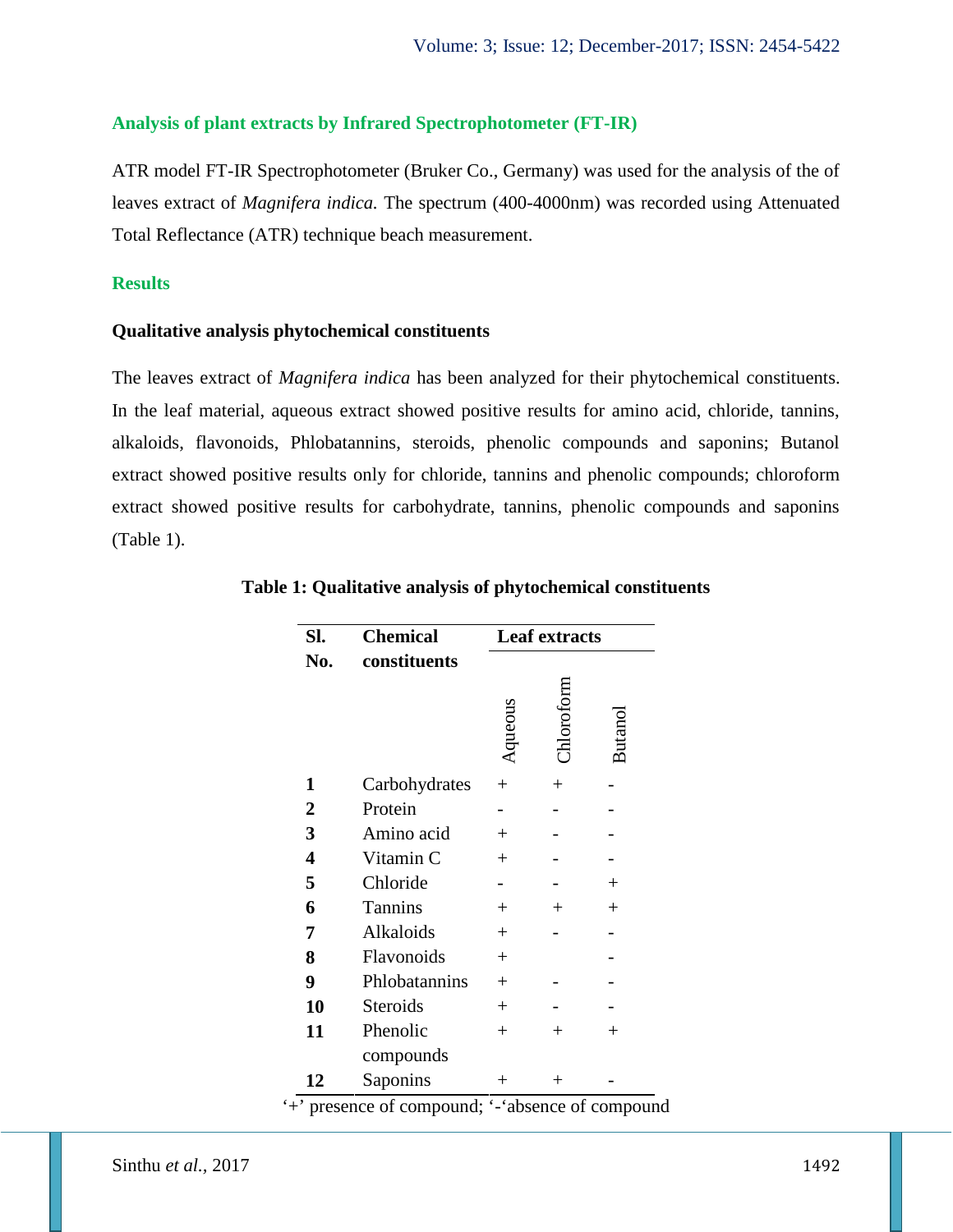## **Antimicrobial activity of leaf extracts**

Antimicrobial activity of the leaf extracts were determined by well diffusion method against various bacterial and fungal pathogens. The leaf of butanol extract showed inhibition activity only on *E.coli* (11mm), *K. pneumonia* (10 mm), *S. aureus* (16 mm), *B.cereus* (11 mm), and *A. fumigatus* (10 mm), *A.niger* (18 mm) and *Penicillium sp* (14 mm); chloroform extract showed activity on *K. pneumonia* (15 mm), *S. aureus* (11 mm), *B.cereus* (10 mm), *A. fumigatus* (14 mm), *A.niger* (10 mm) and *Penicillium sp* (11 mm); and aqueous extract showed activity on *K. pneumonia* (11 mm), *S. aureus* (10 mm), *B.cereus* (15 mm) and *A.niger* (22 mm) (Table 2).

|    | Sl. No. Test organisms Leaf |                  |                    |                  |
|----|-----------------------------|------------------|--------------------|------------------|
|    |                             |                  | Aqueous Chloroform | <b>Butanol</b>   |
|    | E.coli                      |                  |                    | 11mm             |
| 2. | K. pneumoniae               | 11mm             | 15mm               | 10 <sub>mm</sub> |
| 3. | S. aureus                   | 10 <sub>mm</sub> | 11mm               | 16mm             |
|    | B. cereus                   | 15mm             | 10 <sub>mm</sub>   | 11mm             |
| 5. | A. fumigatus                |                  | $14 \text{mm}$     | 10 <sub>mm</sub> |
| 6. | A. niger                    | 22mm             | 10 <sub>mm</sub>   | 18 <sub>mm</sub> |
| 7. | P. chrysogenum              |                  | 11mm               | 14mm             |

**Table 2: Antimicrobial activity of** *Magnifera indica* **leaf extracts**

### **Zone of inhibition in 'mm'**

## **Thin Layer Chromatography**

Thin layer chromatography was performed for leaf material. In this study, two spots were observed in each leaf and stem sample, the Rf value was calculated using the following formula:  $Rf =$  Distance travelled by solute / Distance travelled by solvent. The leaf sample showed green and pale green with the Rf value of 0.93 and 0.72 respectively. (Table 3).

| Sample name          | <b>Color of band</b> | <b>Rf</b> value |
|----------------------|----------------------|-----------------|
| <b>Caladium leaf</b> | 1. Green             | 0.93            |
|                      | 2. Pale green        | 0.72            |

**Table. 3: TLC analysis results of plant material**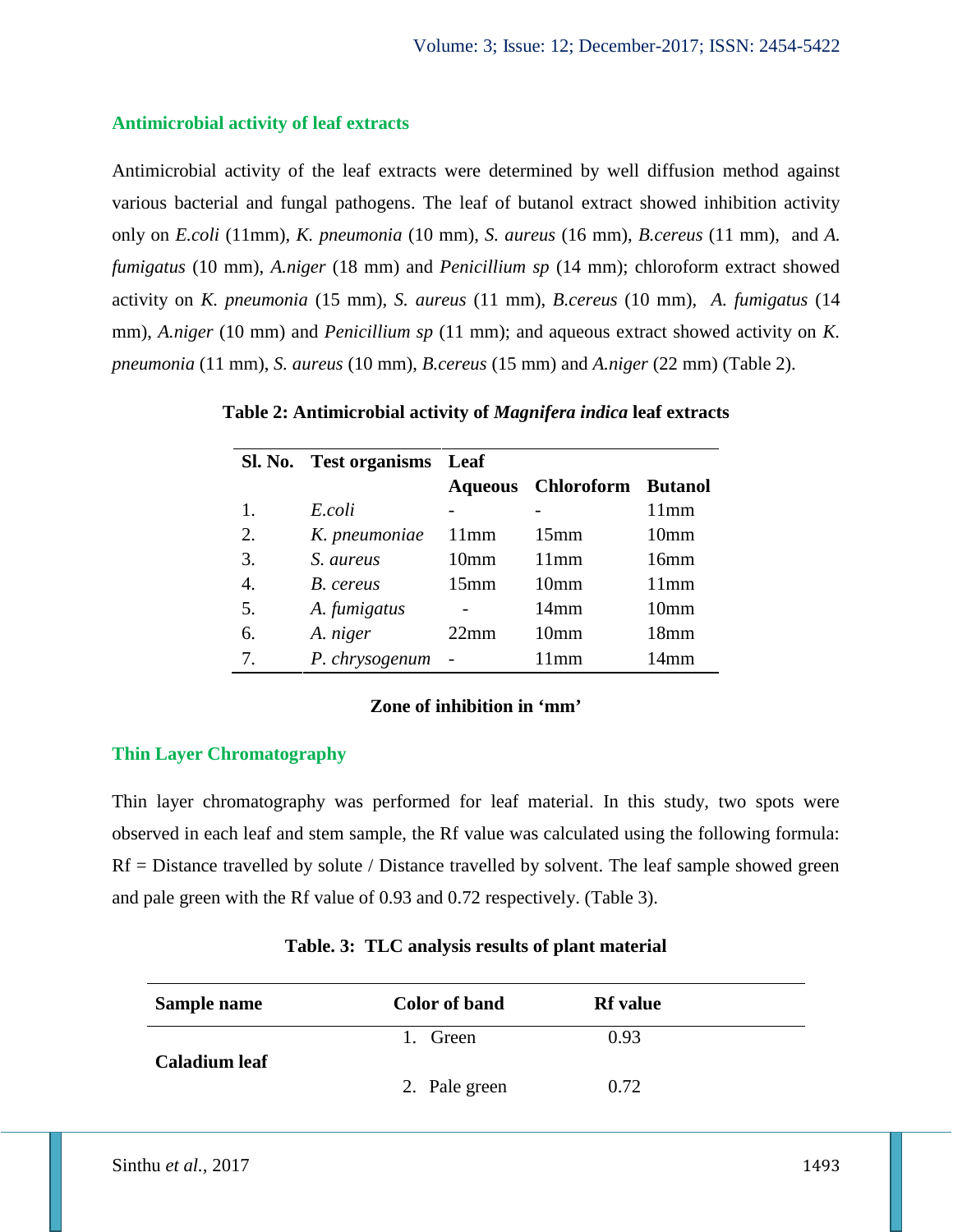#### **Identification and characterization**

FT-IR spectroscopy is one of the reliable and sensitive methods for detection of biomolecular fractions of various plant extract (Joshi *et al*., 2012). In this study, different functional groups such as alcohols, phenols, alkanes, aldehydes, primary amines, and alkynes were identified using FT-IR (Figure1).



**Figure 1: Fourier Transform Infrared analysis of** *Magnifera indica* **leaves extract**

### **Discussion**

.

The present study confirmed the presence of carbohydrates, amino acids, chloride, tannins, alkaloids, flavonoids, phenolic compounds and steroids. In the antimicrobial activity test, the leaf extract exhibited inhibition activity against all the tested organisms includes *E. coli, K. pneumoniae, S. aureus, B. cereus, A. fumigatus, A. niger* and *P. chrysogenum*. The zone of inhibition was varied with different solvents used. Further, a total of six phytochemical components were identified from the leaf extract by FTIR analysis. The *Magnifera indica* extract showing phytochemical constituents also have pharmacological properties such as antioxidant and antimicrobial properties that can be attributed by the phytochemicals such as flavones, iso flavones, flavonoids, anthocyanin, coumarin, lignans, catechins, and isocatechins (Avelesco *et al*., 2014). The results are in line with the previous findings reported by (Shah *et al*.,2010). In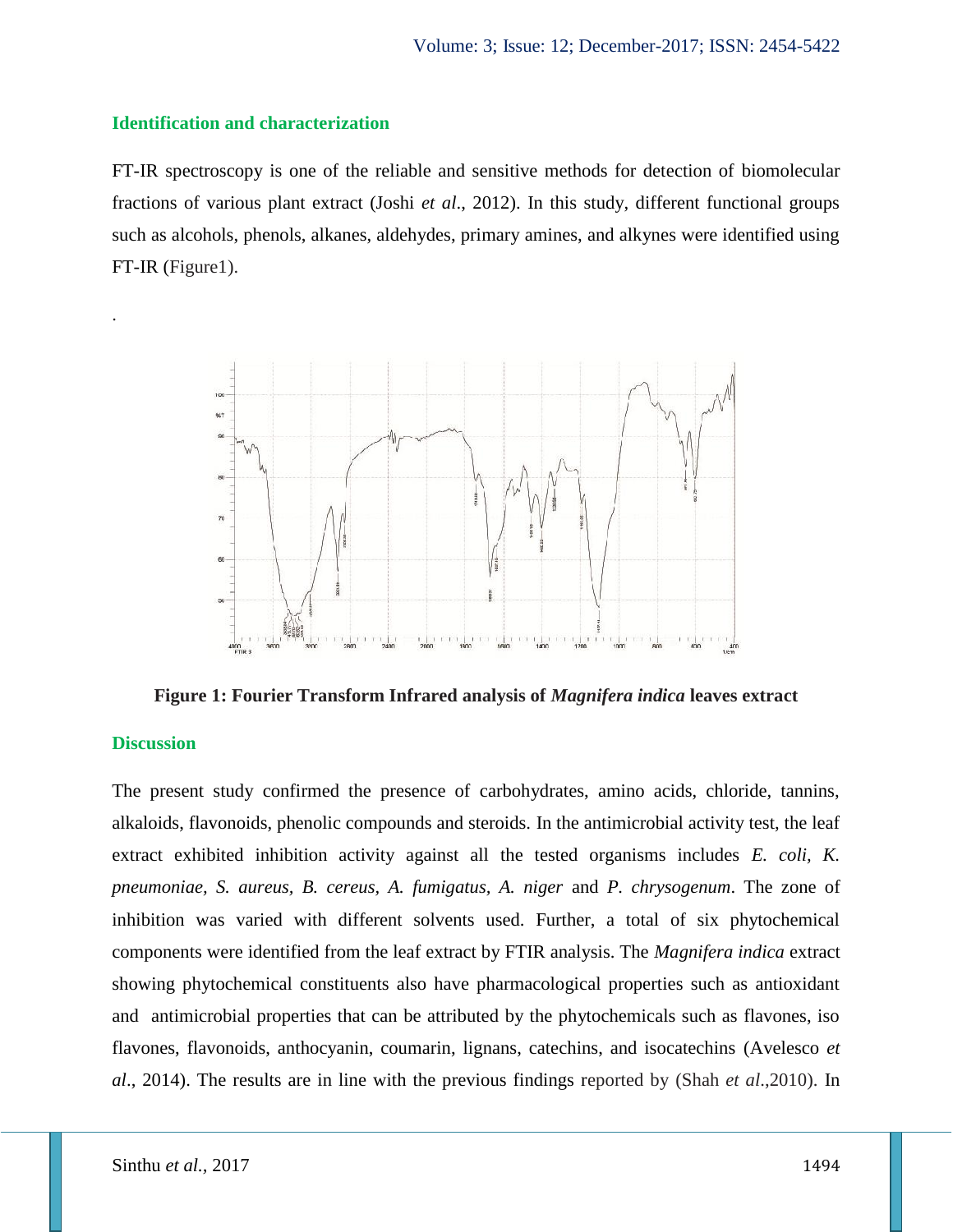this study, different extracts of *Magnifera indica* leaves have potent antimicrobial activity against Gram positive and Gram negative bacteria, and fungal pathogens were equally affected by the leaf extract of *Magnifera indica* indicating the presence of broad spectrum of antibacterial substance in the plant.

### **Conclusion**

The phytochemicals of *Mangifera indica* was demonstrated by simple phytochemical screening and by FT-IR spectroscopy. In this study *Mangifera indica* was chosen because they are easily available, economical and have high medicinal values. The study revealed that the leaf extract of *Mangifera indica* was more effective against the pathogens. There is a possibility for extracting bioactive substances from the effective medicinal plants. This deserves mole research.

#### **References**

A. O. Ayeleso, O. O. Oguntibeju, N. L. Brooks. *"*In vitro study on the antioxidant potentials of the leaves and fruits of *Nauclealatifolia*." *ScientificWorld Journal (*2014): 437081.

C. P. Anushia, Sampathkumar and L. Ramkumar. "Antibacterial and antioxidant activities in *Cassia auriculata*." *Global Journal of Pharmacology* 3. 3 (2010):127-130.

D. Kubmarawa, G. A. Ajoku, N. M. Enwerem, D. A. Okorie. "Preliminary phytochemical and antimicrobial screening of 50 medicinal plants from Nigeria." *Afri J Biotechnol* 6 (2007): 90- 1696.

G. Garrido, D. Gonzalez, Y. Lemus, D. Garcia, L. Lodeiro, G. Quintero, C. Delporte, A. J. Nunez Selles and R. Delgado. "In vivo and in vitro anti-inflammatory activity of *Mangifera indica* L. extract." *(Vimang) Pharmacol Res* 50 (2004): 143-149.

J. A. Badmus, T. Q. Adedosu, J. O. Fatoki, V. A. Adegbite, O. A. Adaramoye , and O. A. Odunola. "Lipid peroxidation inhibition and antiradical activities of some leaf fractions of *Mangifera indica*." *Acta Poloniae Pharmaceutica* 68. 1 (2011): 23–29.

J. A. Severi, Z. P. Lima, H. Kushima, A. R. M. S. Brito, L. C. Dos Santos, W. Vilegas, C. A. Hiruma-Lima. "Polyphenols with antiulcerogenic action from aqueous decoction of mango leaves (*Mangifera indica L*.)." *Molecules* 14 (2009): 1098-1110.